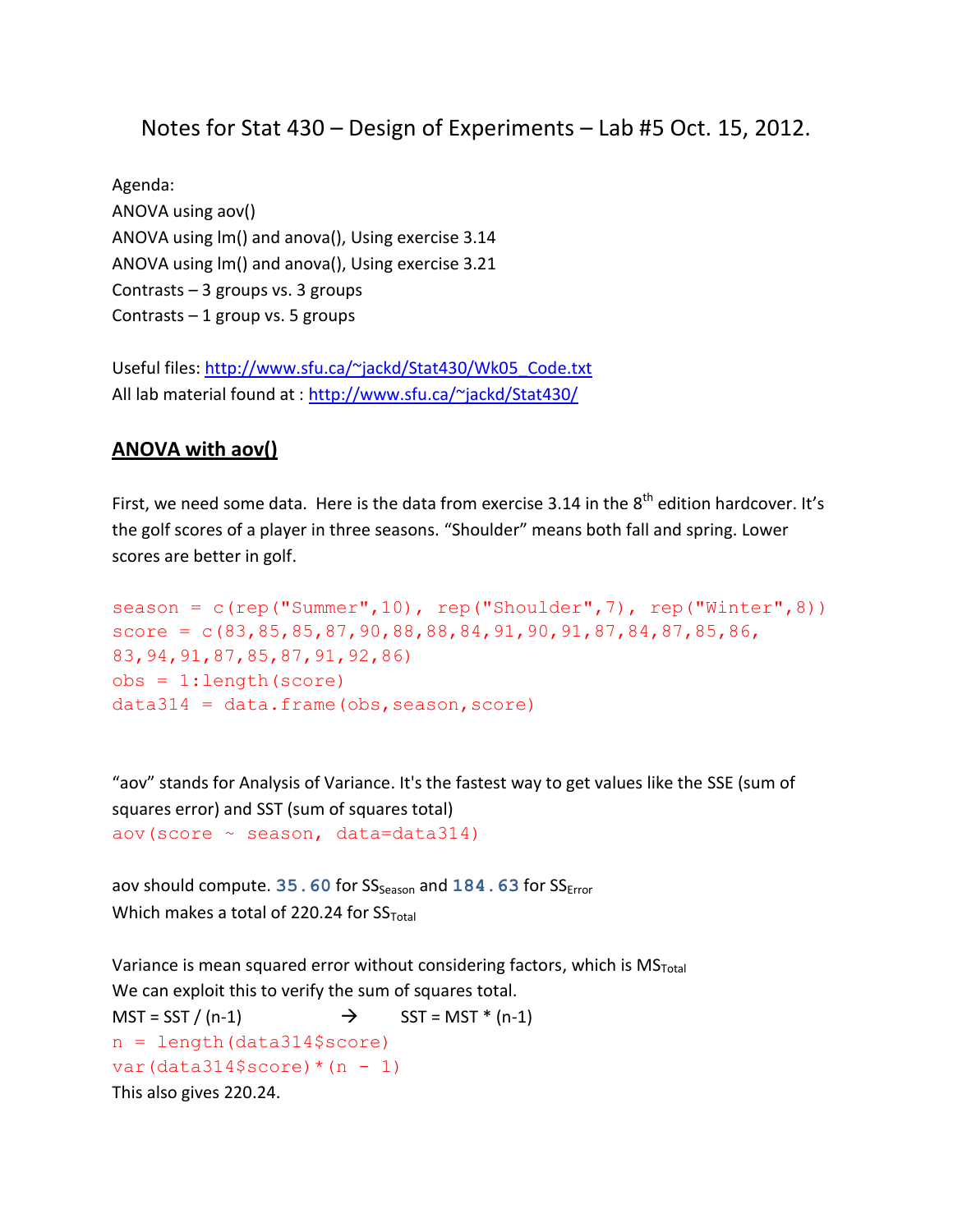## **ANOVA using lm() and anova(), Using Exercise 3.14**

A more user-friendly command is anova () but it requires  $lm($ ) to be used first. lm() is the linear model function we can use it to compare these groups lm(score ~ season, data=data314)

```
That's not very informative, so we can use summary () to get more out of it.
mod = lm(score ~ season, data=data314)summary(mod)
```
The (intercept) is the mean response of the first level of the factor alphabetically in this case, that's "Shoulder". If there were multiple factors, (intercept) would use first level of each one.

seasonSummer is the additional mean score of games in summer rather than during shoulder

seasonWinter is the same, but for winter rather than shoulder

#### to verify these coefficients

```
mean( score[which(season == "Shoulder")])
mean( score[which(season == "Summer"))) ## 0.9571 more than Shoulder
mean( score[which(season == "Winter")]) ## 2.9821 more than Shoulder
```
Now that we have the linear model, we can put in the anova()  $mod = lm(score ~ season, data=data314)$ anova(mod)

anova() gives you F-statistic and the p-value against the null that all the groups have equal means. Summary also gives you some of this information.

You can get other information from the linear model, for example you can… mod\$residuals ## See the residuals plot(mod\$residuals) ## plot them shapiro.test(mod\$residuals) ## Check for normality qqnorm(mod\$residuals)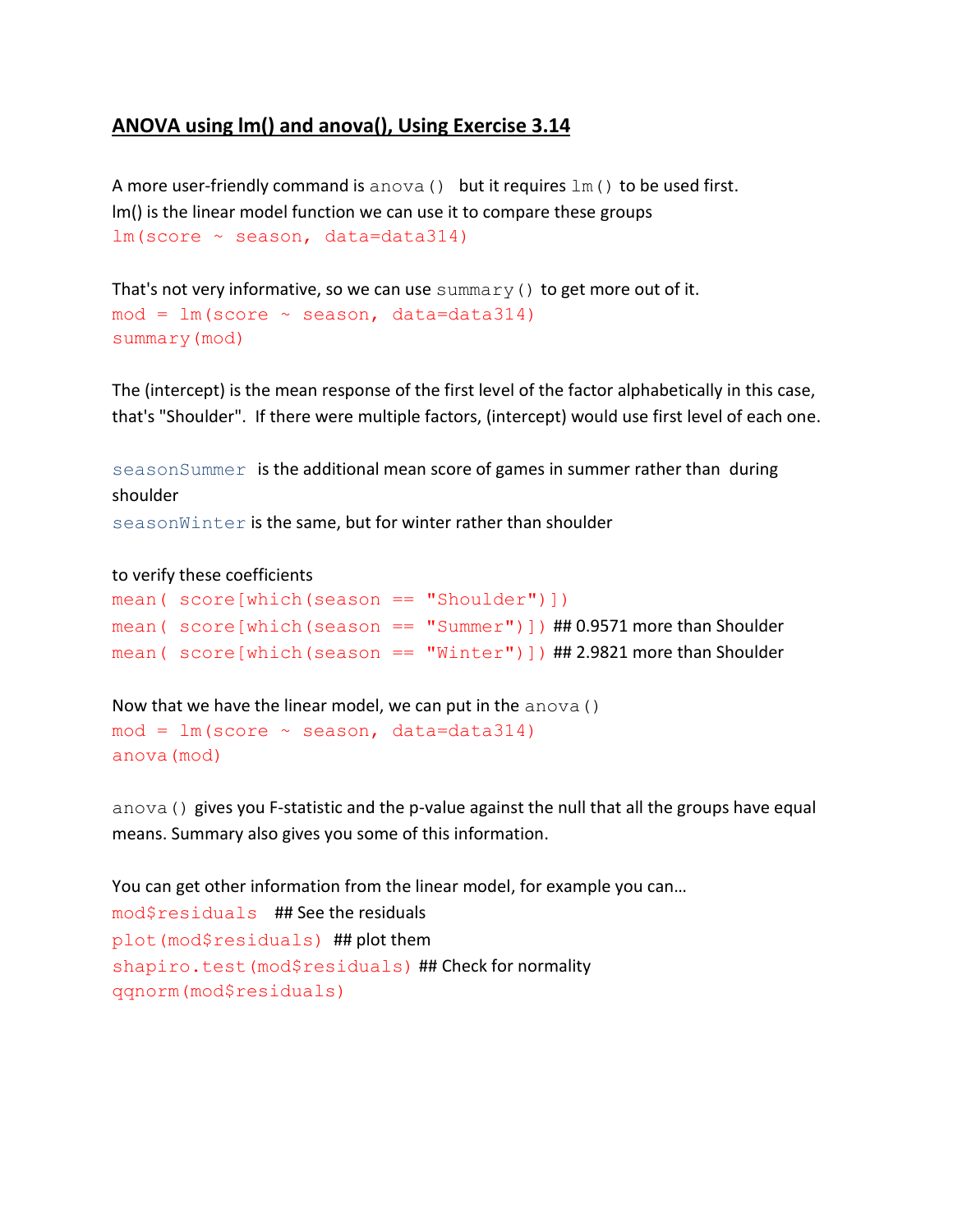```
Other things the lm() linear model can produce include the fitted values, coefficients, and df.
You can also see what the model was without reading the whole summary with $call
mod$fitted.values
mod$coefficents
mod$df.residual
mod$call
```
#### **ANOVA using lm() and anova(), Using Exercise 3.21**

"Data, data, data. I cannot make bricks without clay." – Sherlock Holmes Exercise 3.21 is about the percentage of radon (0-100) that is passing through something as a function of the orifice diameter. orifice = rep( $c(0.37, 0.51, 0.71, 1.02, 1.40, 1.99)$ , each=4) radon =  $c(80, 83, 83, 85, 75, 75, 79, 79, 74, 73, 76, 77, 67, 72,$ 74,74,62,62,67,69,60,61,64,66)  $obs = 1:length(radon)$ 

```
data321 = data.frame(obs, radon, orifice)
```
There are six levels to our factor now, different sizes of orifice diameter. If we take an aov()

```
aov(radon \sim orifice, data=data321)
```
Orifice is only taking 1 degree of freedom.. why? A linear model tells us more  $mod1 = lm(radon ~ orifice, data=data321)$  #intercept = 84.22 Compared to the mean radon passage with the first orifice level mean( radon[which(data321\$orifice ==  $0.37$ )]) #82.75

The intercept isn't giving the mean response of the 1st level of orifice it's giving the expected response for an orifice of diameter 0.  $\text{lm}$  () is treating this data as if orifice is a linear explanatory variable. The coefficient for orifice is the slope; the reduction in the response for every unit increase in orifice. If we're looking to compare specific levels of orifice diameter, this might not be what we want.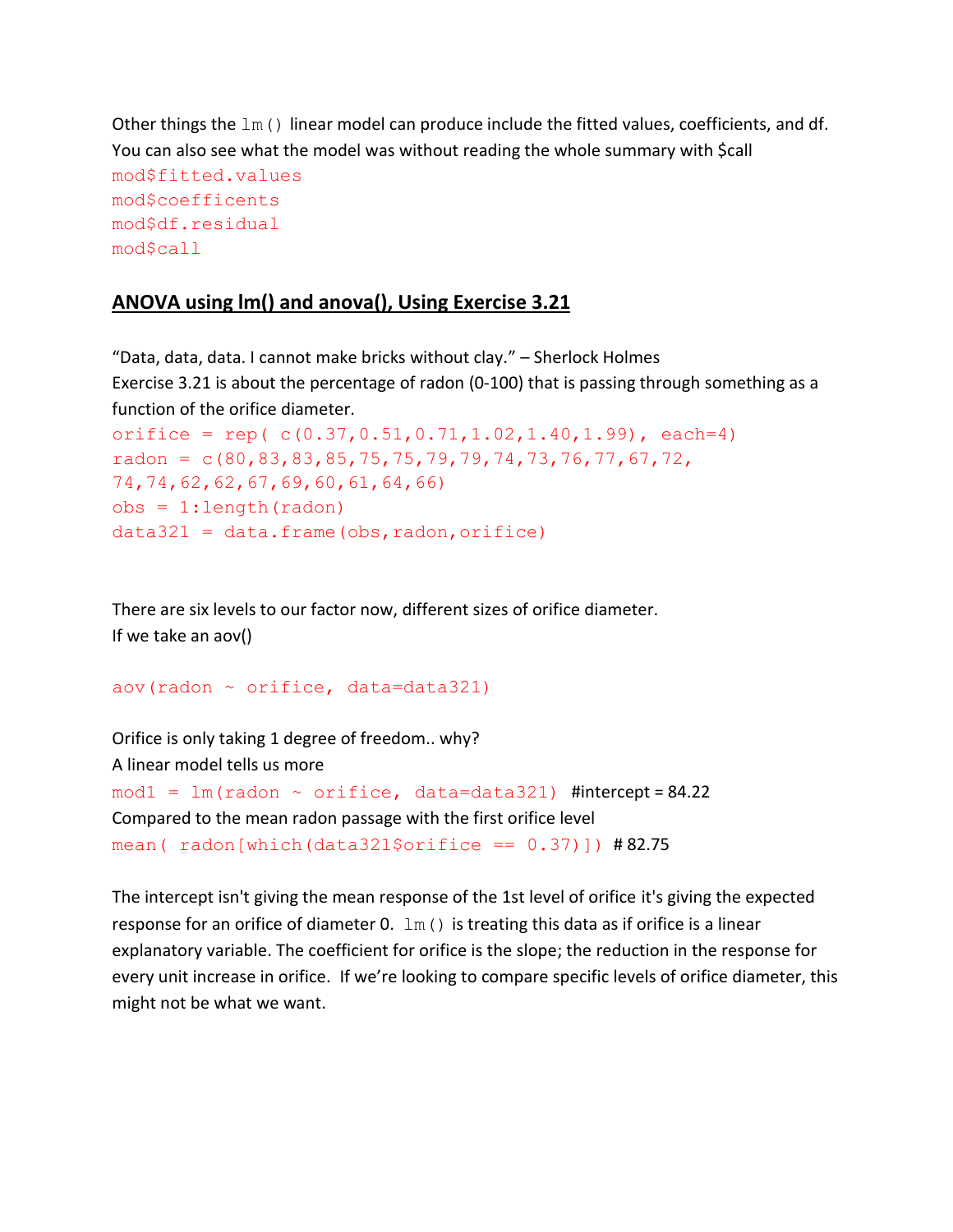#### Orifice can be treated as a factor

```
data321.f = data321 ## I've added .f for factor, just we can tell the difference
data321.f\
```

```
Now to try the aov again. It should need 5 df for 6 levels -1, and 24-6=18 residual.
aov(radon \sim orifice, data=data321.f)
```
Now the linear model will show five coefficients. The intercept is the mean response for orifice size 82.750; the mean response for orifice size is 5.750 less than that.  $mod2 = lm(radon \sim orifice, data=data321.f)$ 

```
We can verify this difference of 5.750.
mean(radon[which(data321.f$orifice == 0.37)])
mean(radon[which(data321.f$orifice == 0.51)])
```
ANOVA assumes that the variances within each group are equal and can be pooled. We can check this with the Bartlett test

```
bartlett.test(data321.f$radon, data321.f$orifice)
This should fail to reject the null of equal variances.
```
Finally, the anova() anova(mod2)

## **Contrasts – 3 groups vs. 3 groups**

t-tests determine if two group means are significantly different ANOVA determines if any of 3 or more group means are significantly different contrasts are used to determine more complex differences

Say, with the radon example, the only difference we cared about was whether the orifice diameter was greater than 1.00 or not. The first three groups have less than 1, the last three more than 1. So we could be interested in the contrast

 $(\mu_1 + \mu_2 + \mu_3) - (\mu_4 + \mu_5 + \mu_6)$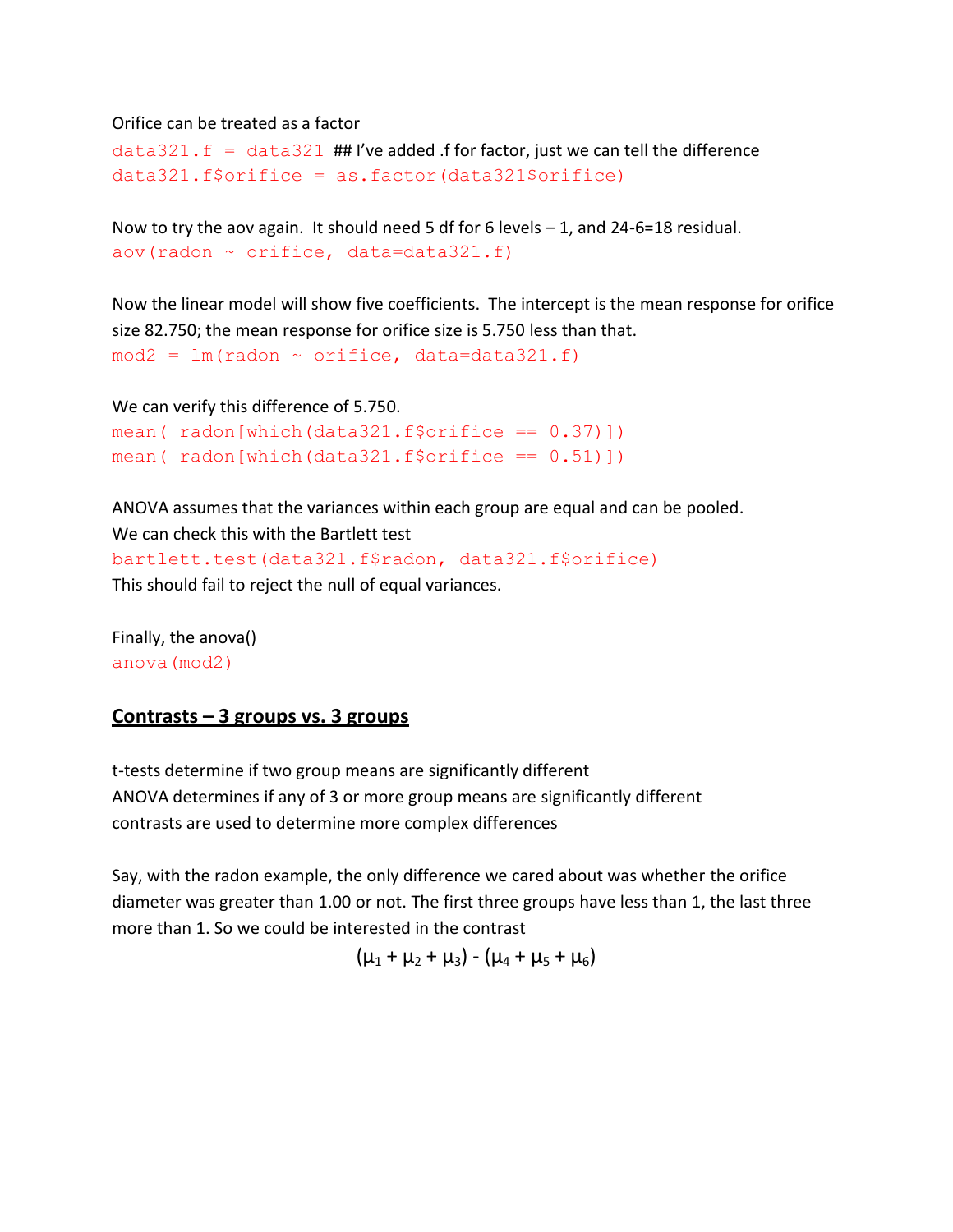#### Which is easy to find

```
ul = mean (radon[which(data321.f§ orifice == 0.37)])u2 = \text{mean}(\text{radon}[\text{which}(data321.f\text{5orifice} == 0.51)])u3 = \text{mean}(\text{radon}[\text{which}(data321.f\$orifice == 0.71)])u4 = \text{mean}(\text{radon}[\text{which}(data321.f\$orifice == 1.02)]u5 = mean (radon[which(data321.f§ or ifice == 1.40)])u6 = \text{mean}(\text{radon}[\text{which}(\text{data}321.f\text{5}orifice == 1.99)])
```

```
contrast.1 = (u1 + u2 + u3) - (u4 + u5 + u6)c1 = c(1, 1, 1, -1, -1, -1) # +1 for each positive u1, u2... -1 for each negative
```
We have a contrast measure. If the first groups 1,2, and 3 are the same as groups 4,5, and 6 then this contrast should be near zero. How near? For that we need a variance measure.

```
\sigma^2 is the mean squared error
From anova (mod2) we know an unbiased estimate of this is the mse, 7.437
mse = 7.347n = length(data321.f$radon)
```

```
From 3.26 on p.92
var.contr1 = \text{mse}/n \times \text{sum}(c1^2)
```
If the first three means equal the last three, contrast.1 should be distributed about zero with a t-distribution. It's based on a sum of 24 values, which are described with 6 means. We use t with (24-6) = 18 degrees of freedom.

```
From 3.27 on p.93
t = value / sqrt(var)
t. contr1 = contrast.1 / sqrt(var.contr1)
t.contr1
1 - pt(t.\text{contr1},df=18)
```